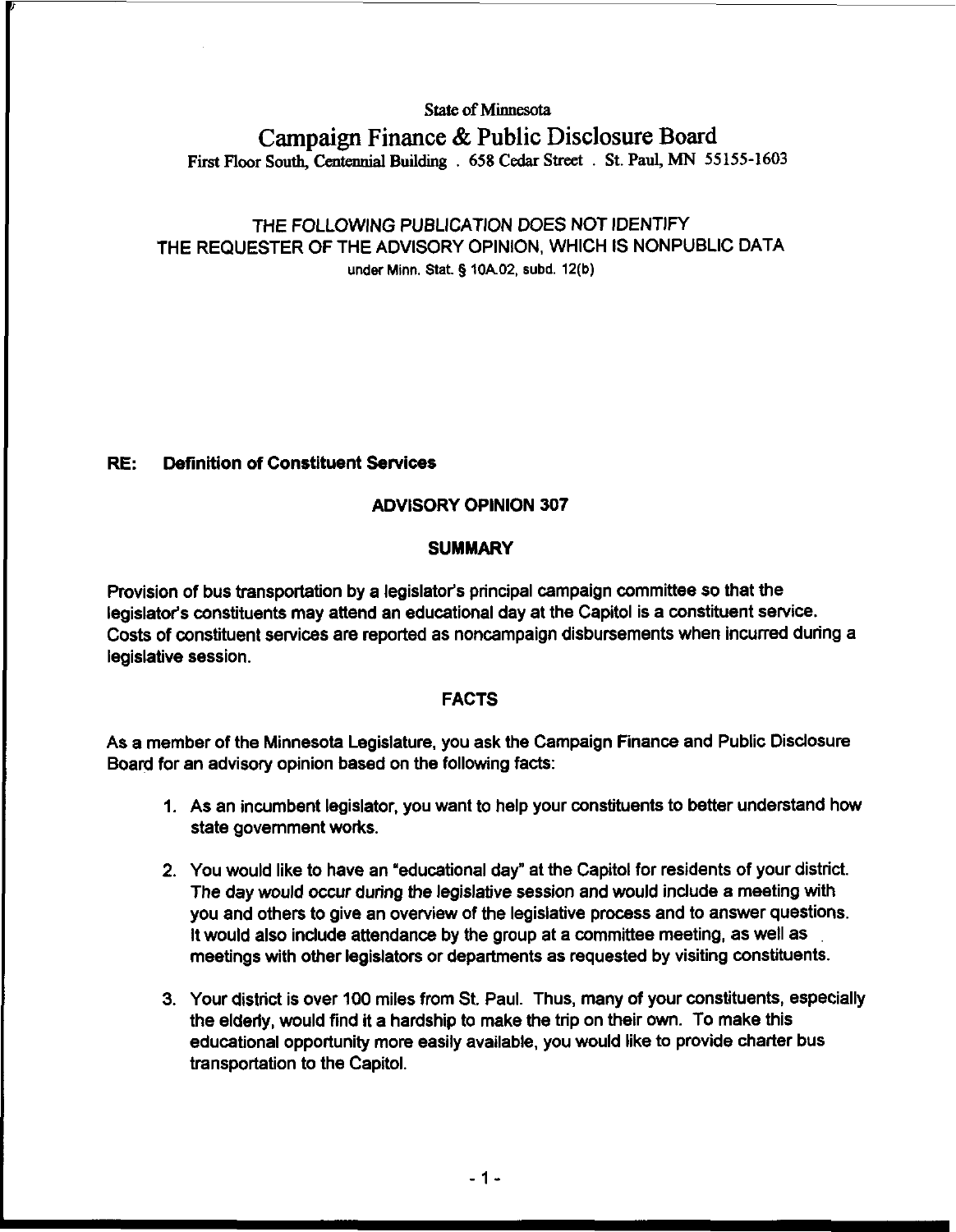#### **ISSUE**

May an incumbent legislator use principal campaign committee funds to pay for bus transportation to the Capitol in St. Paul so that constituents can attend an educational day organized by the legislator? If so, may such costs be reported as noncampaign disbursements?

#### **OPINION**

An official may provide charter bus transportation to constituents to permit them to attend an educational day at the legislature.

Minn. Stat. § 1OA.01, subd IOc, provides for the use of principal campaign committee funds for certain purposes, including "services for constituents". Minn. Rules, part 4503.0100, subp. 6, limits constituent services by excluding gifts, congratulatory advertisements, charitable contributions, and similar expenditures.

Beyond the limitations described in the Rule cited above, the Board believes that in order to be considered a constituent service under Minnesota Statutes Chapter lOA, the service provided must have some connection to the relationship between the official providing the service and the constituent.

Providing bus transportation to the Capitol so that constituents may attend an educational day organized by the legislator is directly related to the constituent-public servant relationship the official shares with the trip participants. The purpose of the trip is to facilitate each participant's ability to learn about the system in which the constituent-public servant relationship exists. The educational day may enable the constituents to better understand the legislative processes and may even help them better evaluate the performance of their elected officials.

The costs of constituent services during a legislative session are reported as noncampaign disbursements. If the constituent services are provided in an election year after the conclusion of disputsements. It are constituent services are previded in an election year and the conclusion.<br>the session, all or part of the cost is a campaign expenditure. See Minn. Stat. § 10A.01, subd.<br>10c(f).

This opinion does not extend to the provision of meals, refreshments, or side trips that may be associated with an event such as the one described in the facts. The Board also recognizes that the requester has chosen a reasonable means of providing the constituent service. The Board would not necessarily reach the conclusion expressed in this opinion if the requester wanted to charter an airplane or hire limousines to provide the desired transportation.

- Issued: *3* -/ *9-* 7 7 .. *d>G&?* -

Carolyn D. Rodriguez, Chair Campaign Finance and Public Disclosure Board